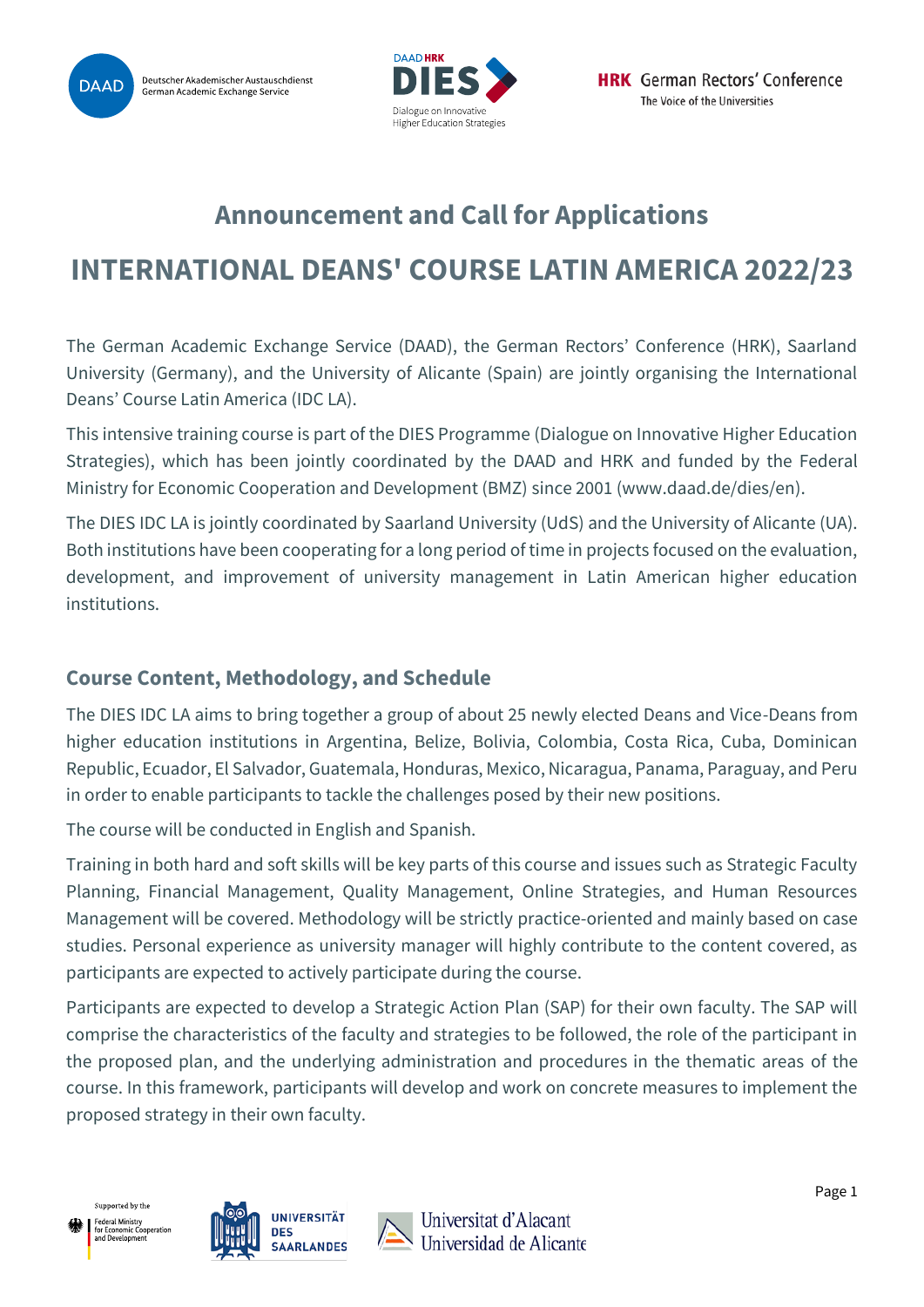



Background knowledge on the SAP will be introduced during the first part of the course (Module 0, Module I and Module II). In the next part of the course, continued work on the SAP will be supported via online SAP Coaching Sessions and Webinars. The last part of the course will offer participants the opportunity to reflect on the implementation of their SAPs and other reform projects discussed during the training.

Given that the entire content of the course is closely interrelated, participants are required to confirm their **full availability** to attend all onsite and/or online trainings prior to admission.

The following list shows the provisional schedule of the course, subject to change according to global travel restrictions at that time. All modules are expected to be conducted onsite (option A), unless otherwise indicated. The final decision regarding the conduction of the modules will be made no later than 31 August 2022 for Module I and Module II, and no later than 15 February 2023 for Module III. Should Module III be conducted onsite, the location of the module would be announced on the same date.

**Module 0**: 15 September 2022

• Online, from 16:00 to 20:00 (UTC+2 / Central European Summer Time – CEST)

**Module I**: 10–14 October 2022 (onsite) or 3–14 October 2022 (online)

- Option A: onsite in Saarbrücken, Germany (plus necessary travel time).
- Option B: online, time frame from 15:00 to 20:00 (UTC+2 / CEST).

**Module II**: 17–21 October 2022 (onsite) or 17–28 October 2022 (online)

- Option A: onsite in Alicante, Spain (plus necessary travel time).
- Option B: online, time frame from 15:00 to 20:00 (UTC+2 / CEST).

**Online Module**: from January to March 2023

• Online: Webinars and SAP Coaching Sessions.

**Module III**: 20–25 March 2023 (onsite) or 20–31 March 2023 (online)

- Option A: onsite in Latin America (plus necessary travel time).
- Option B: onsite in Saarbrücken, Germany if Module I had to be implemented online (plus necessary travel time).
- Option C: online, time frame from 15:00 to 20:00 (UTC+1 / CET).



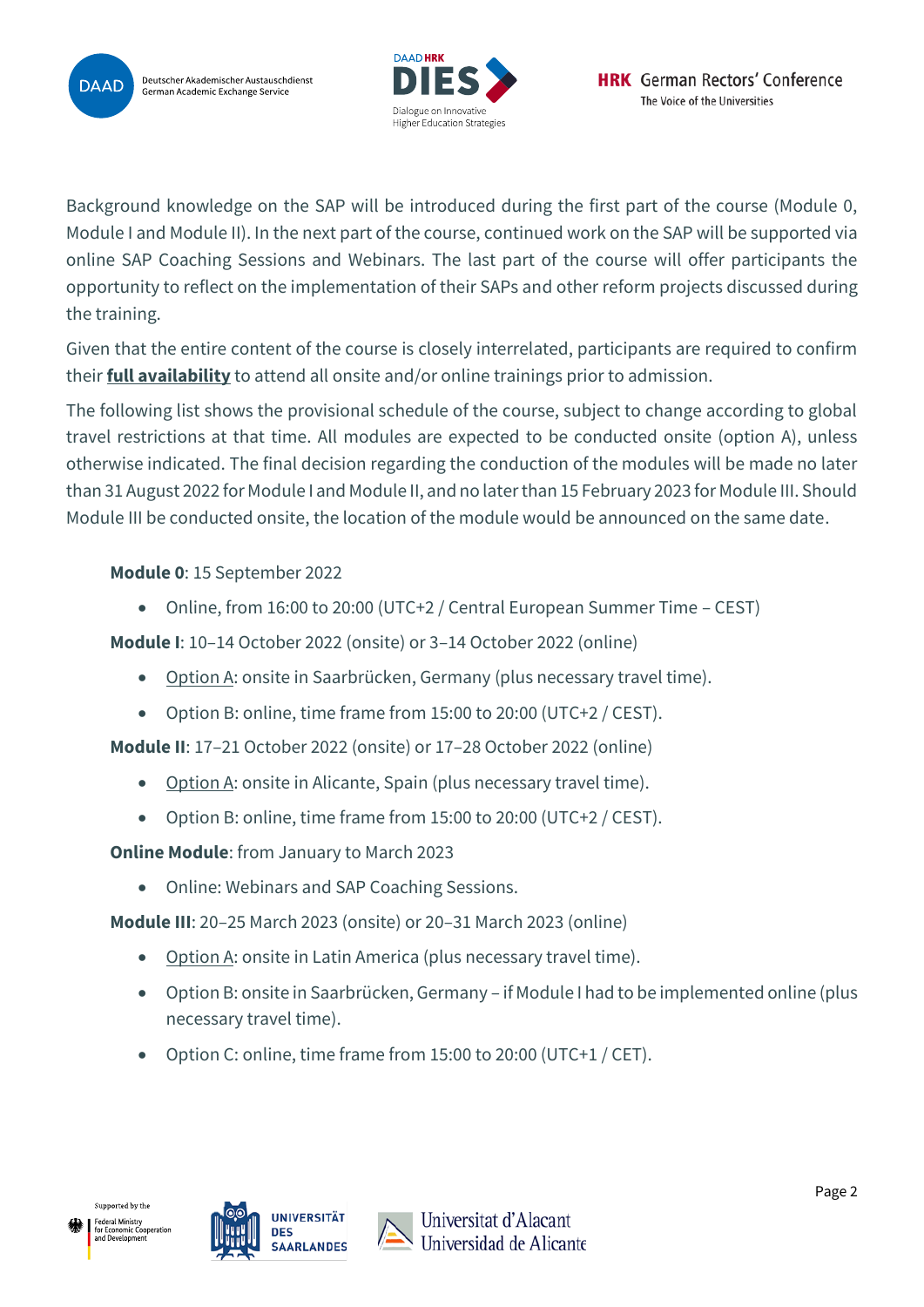



## **Participant's Profile**

- Preferably, participants should be holding the position of Dean or Vice-Dean for no longer than 2 years. Applicants who hold other positions, such as Vice-President or Head of Department, should describe their area of responsibility. Applicants from administrative units are not eligible.
- Preferably, participants should be aged 30–50.
- Participants should be proficient in both English and Spanish. If needed, applicants might be required to pass an interview as part of the admission process.
- Participants should hold a PhD.
- International experience will be highly valued.
- Being a DAAD alumnus/a is not compulsory but may be considered an asset.
- Candidates from higher education institutions of the following countries are eligible to apply: Argentina, Belize, Bolivia, Colombia, Costa Rica, Cuba, Dominican Republic, Ecuador, El Salvador, Guatemala, Honduras, Mexico, Nicaragua, Panama, Paraguay, and Peru.

## **Funding**

Throughout the course, participants will be hosted by Saarland University and the University of Alicante. Should one or more modules be conducted onsite, the following expenses would be covered by funds of the DAAD provided through the German Federal Ministry for Economic Cooperation and Development (BMZ):

- Travel costs (according to DAAD regulations):
	- o Module I and Module II: outward flight to Germany, transfer flight to Spain, and return flight from Spain, as well as costs arising from required ground transportation in Spain and Germany.
	- o Module III: outward and return flights within Latin America.
- Accommodation and joint meals during presence phases in Europe and Latin America.
- Emergency health insurance during presence phases in Europe.



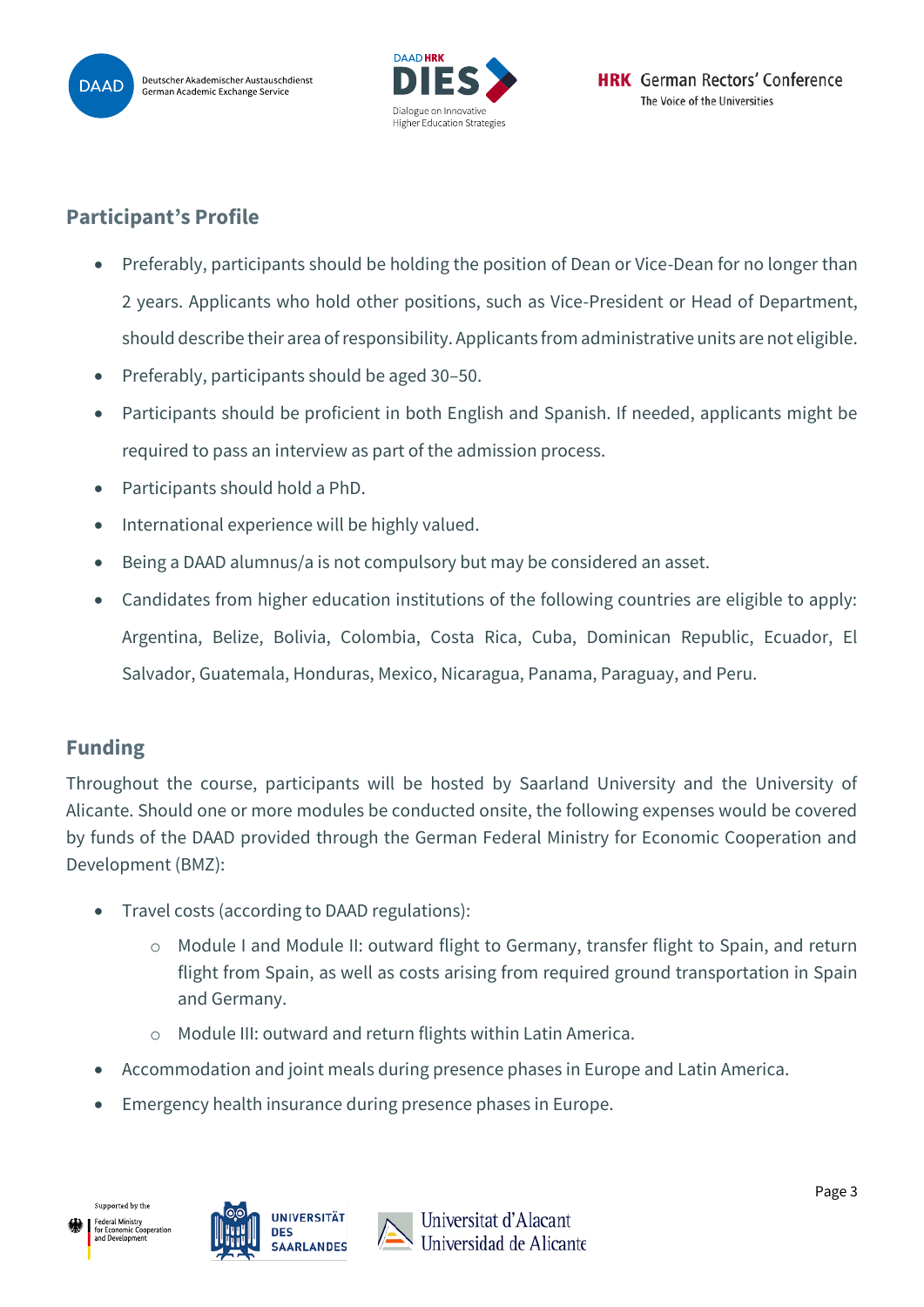



### **Expected Co-Funding**

Participants' home institutions will be expected to pay a tuition fee of **500 EUR**. Additionally, participants must be able to cover local transportation in their home countries, visa costs, and potential additional per diems for the duration of the onsite training.

# **Application and Selection Procedure**

Applicants should apply at[: https://www.idc-latinamerica.com/application-form-course-2022-23](https://www.idc-latinamerica.com/application-form-course-2022-23)

### **Extended deadline: 19 June 2022, 23:59 CEST.**

#### **Applications must be submitted in English.**

Applicants will be informed about the result of the selection process by 31 July 2022.

The following supporting documents should be included in the application in PDF format:

- **Cover letter** (max. 2 pages).
- **Organisational chart** of the higher education institution showing the section where the candidate is working in.
- **Endorsement letter** from the higher education institution's management board expressing conformity with the coverage of the tuition fees and the candidate's active participation in the course. Depending upon the institutional circumstances arisen from the COVID-19 pandemic, this document might be submitted later. Should this be the case, the applicant's institution would still be required to send an email supporting the candidate's active participation in the course.
- **Proof of English proficiency** in the form of a certificate (or equivalent document) will be an asset. Proof of Spanish proficiency will be also required for applicants from Belize. Phone interviews might be organised with shortlisted candidates to guarantee the requested proficiency.